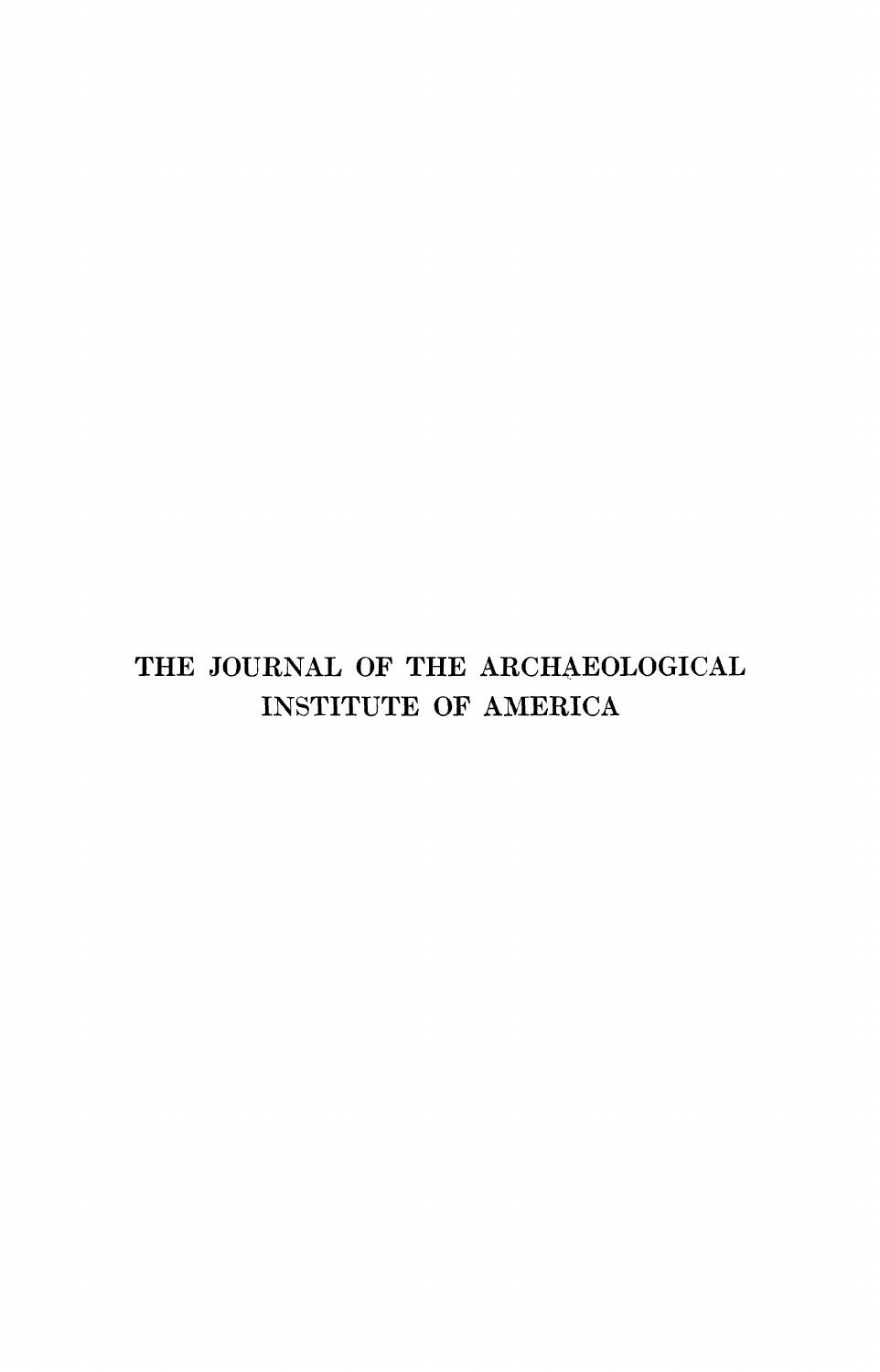# **%rcdjaeologicat 3Jntitute of america**

# **AMERICAN**

# **JOURNAL OF ARCHAEOLOGY**

### **'wconb teries**

**THE JOURNAL OF THE ARCHAEOLOGICAL INSTITUTE OF AMERICA** 

**VOLUME XXIV** 

**1920** 



### **CONCORD, N. H.**

**PUBLISHED FOR THE INSTITUTE BY** 

### **Cfe tumforb Sre•**

**NEW YORK: THE MACMILLAN COMPANY LONDON: MACMILLAN & CO., LTD.**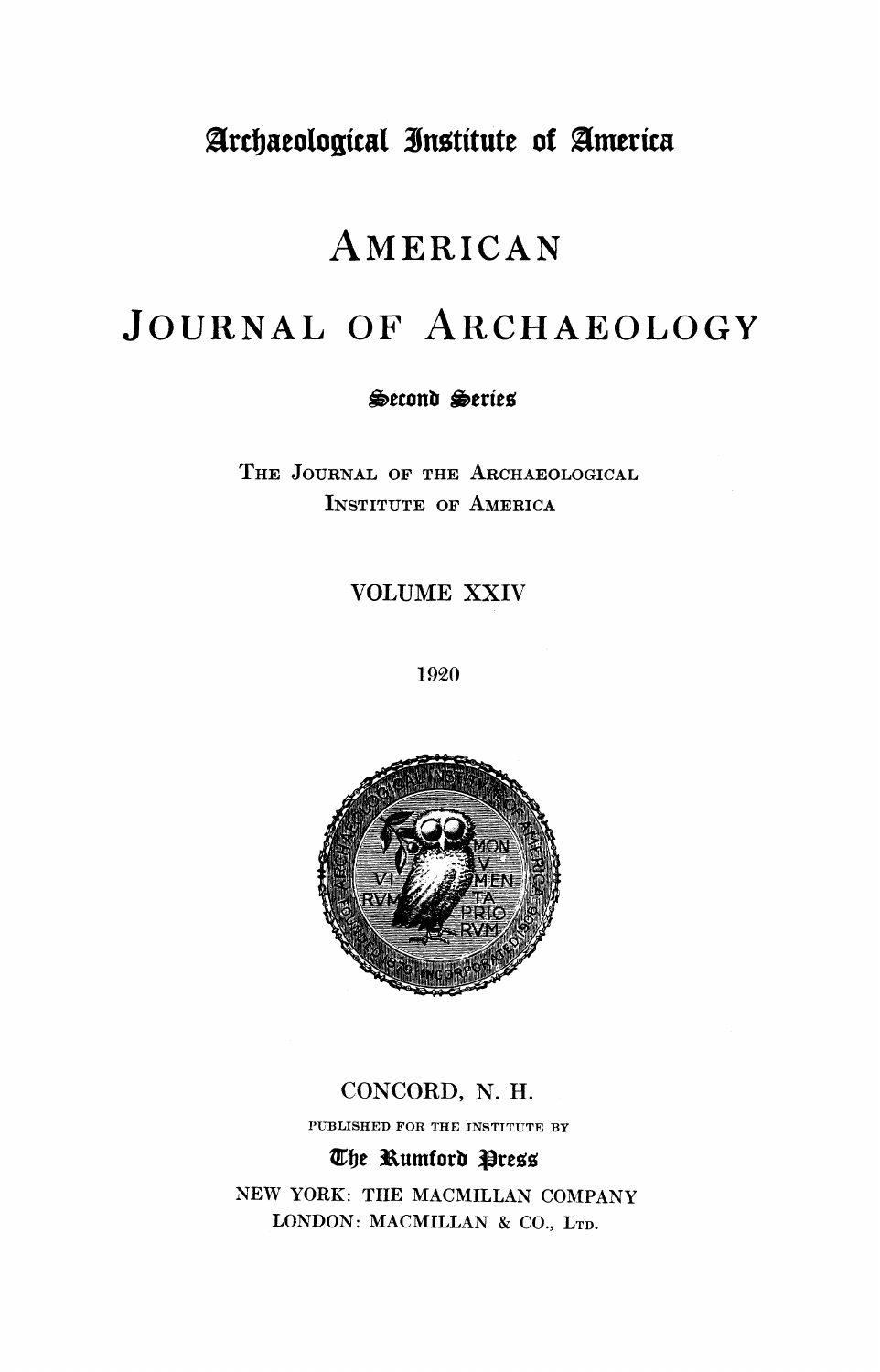# **American Journal of Archaeology**

**SECOND SERIES** 

**THE JOURNAL OF THE ARCHAEOLOGICAL INSTITUTE OF AMERICA** 

**Vol. XXIV, 1920** 

### **tbitorial Joarb**

**Editor-in-Chief** 

**WILLIAM NICKERSON BATES Professor in the University of Pennsylvania** 

#### **Associate Editors**

**GEORGE H. CHASE (for the American School at Athens), Professor in Harvard University.** 

**ALLAN MARQUAND (for Mediaeval and Renaissance Archaeology),** 

**Professor in Princeton University.** 

**FRANK G. SPECK (for American Archaeology) Professor in the University of Pennsylvania.** 

**SIDNEY N. DEANE, Professor in Smith College.** 

#### **Honorary Editors**

**JAMES C. EGBERT (President of the Institute), Professor in Columbia University.** 

**EDWARD CAPPS (Chairman of the Managing Committee of the School at Athens),** 

**Professor in Princeton University.** 

**JAMES A. MONTGOMERY (Chairman of the Managing Committee of the School in Jerusalem), Professor in the University of Pennsylvania.** 

#### **CbitoriaI Contributors**

**Professor CARROLL N. BROWN,** Professor ARTHUR S. PEASE, Classical Archaeology. Classical Archaeology. **Classical Archaeology. Classical Archaeology.**  Classical Archaeology. **Roman Archaeology.**<br> **Dr. THEODORE A. BUENGER, Professor JOHN C. ROLFI Classical Archaeology. Roman Archaeology. Professor HAROLD R. HASTINGS,**<br>Classical Archaeology. Professor ELMER T. MERRILL,<br>Numismatics. **Professor LEWIS B. PATON. Oriental Archaeology.** 

**Miss MARY H. BUCKINGHAM, Professor SAMUEL BALL PLATNER,**   $\frac{1}{B}$ Professor John C. Rolfe,<br> *Roman Archaeology* **Classical Archaeology. Christian and Mediaeval**  Professor ARTHUR L. WHEELER, *Numismatics*.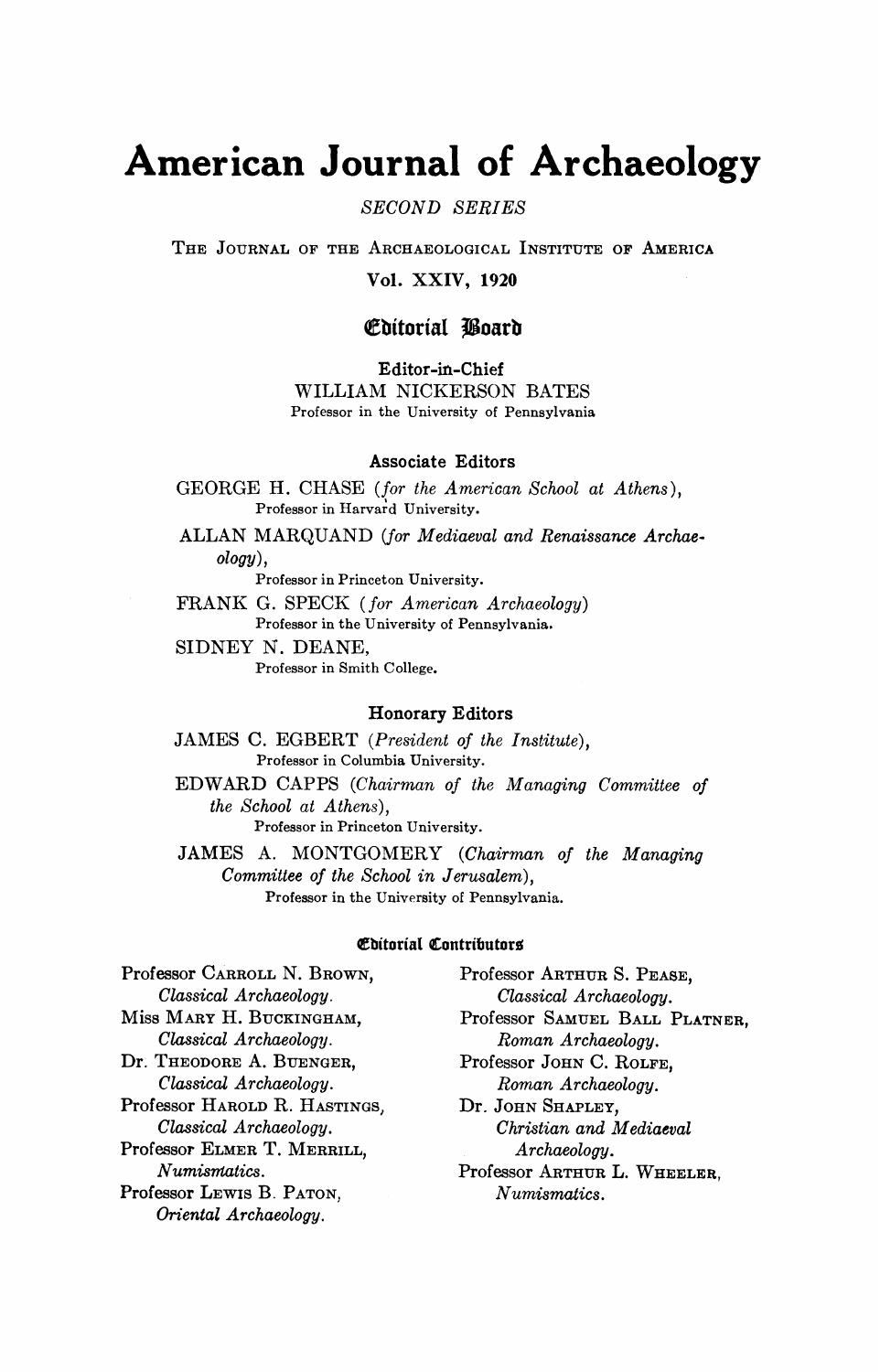# **CONTENTS**

|                                                                                                | PAGE |
|------------------------------------------------------------------------------------------------|------|
| AMERICAN SCHOOL OF CLASSICAL STUDIES AT ATHENS:                                                |      |
| Corinth in Prehistoric Times.-CARL W. BLEGEN<br>$\mathbf{1}$ and $\mathbf{1}$ and $\mathbf{1}$ | 1    |
| Supplementary Note to A. J. A. XXIV, 1920, pp. 1-3                                             |      |
| $-C. W. BLEGEN$                                                                                | 274  |
| ARCHAEOLOGICAL INSTITUTE OF AMERICA:                                                           |      |
| Two Heads of Negresses.—CHARLES T. SELTMAN                                                     | 14   |
| Archaic Antefixes from Cervetri in the University Museum, Phila-                               |      |
| delphia, Pa. -- STEPHEN BLEECKER LUCE                                                          | 27   |
| The Theory of Gothic Architecture and the Effect of Shellfire at                               |      |
| Rheims and Soissons.—ROGER GILMAN                                                              | 37   |
| The Carmelite Madonna of Pietro Lorenzetti.-ERNEST T. DEWALD                                   | 73   |
| Two Romanesque Sculptures in France by Italian Masters.                                        |      |
| -A. KINGSLEY PORTER                                                                            | 121  |
| Unpublished Documents relating to the Will of Andrea della Robbia                              |      |
| (Plate I).--RUFUS G. MATHER                                                                    | 136  |
| Sappho and the "Leucadian Leap."--C. DENSMORE CURTIS                                           | 146  |
| The Mediaeval History of the Double-Axe Motif.                                                 |      |
| $-$ ROBERT B. O'CONNOR                                                                         | 151  |
| Note on the Double-Axe Motif.--C. R. MOREY                                                     | 171  |
| Spanish Ivories of the XI and XII Centuries in the Pierpont Morgan                             |      |
| Collection.-- JOSEPH BRECK                                                                     | 217  |
| Centauromachy and Amazonomachy in Greek Art: The Reasons for                                   |      |
| their Popularity.--FRANK B. TARBELL                                                            | 226  |
| Contributions of Greek Art to the Medusa Myth.-LILLIAN M. WILSON                               | 232  |
| The Nature of the Lares and their Representation in Roman Art.                                 |      |
| -MARGARET C. WAITES                                                                            | 241  |
| Further Note on the Eruption of Vesuvius in 79 A.D.                                            |      |
| -ELMER TRUESDELL MERRILL                                                                       | 262  |
| A New Document for the Ceppo Hospital Medallions.                                              |      |
| -ALLAN MARQUAND                                                                                | 269  |
| Notes on "Lost" Vases.—STEPHEN BLEECKER LUCE                                                   | 271  |
|                                                                                                | 273  |
| A Marble Head from Rhodes (Plates II-III).                                                     |      |
| -THEODORE LESLIE SHEAR                                                                         | 313  |
| Primitive Aegean Roofs.-LEICESTER B. HOLLAND                                                   | 323  |
| Documents Relating to the Will of Luca di Simone della Robbia.                                 |      |
| $-$ RUFUS G. MATHER                                                                            | 342  |
| Etruscan Shell-Antefixes in the University Museum, Philadelphia.                               |      |
| -STEPHEN BLEECKER LUCE                                                                         | 352  |
| ARCHAEOLOGICAL NEWS AND DISCUSSIONS (July 1919-June 1920).                                     |      |
| -WILLIAM N. BATES, Editor                                                                      |      |
|                                                                                                |      |
| NOTES ON RECENT EXCAVATIONS AND DISCOVERIES; OTHER NEWS 85, 291                                |      |
| Oriental and Classical Archaeology:-General and Miscellaneous, 85;                             |      |
| Egypt, 291; Syria and Palestine, 90, 291; Asia Minor, 90, 292;                                 |      |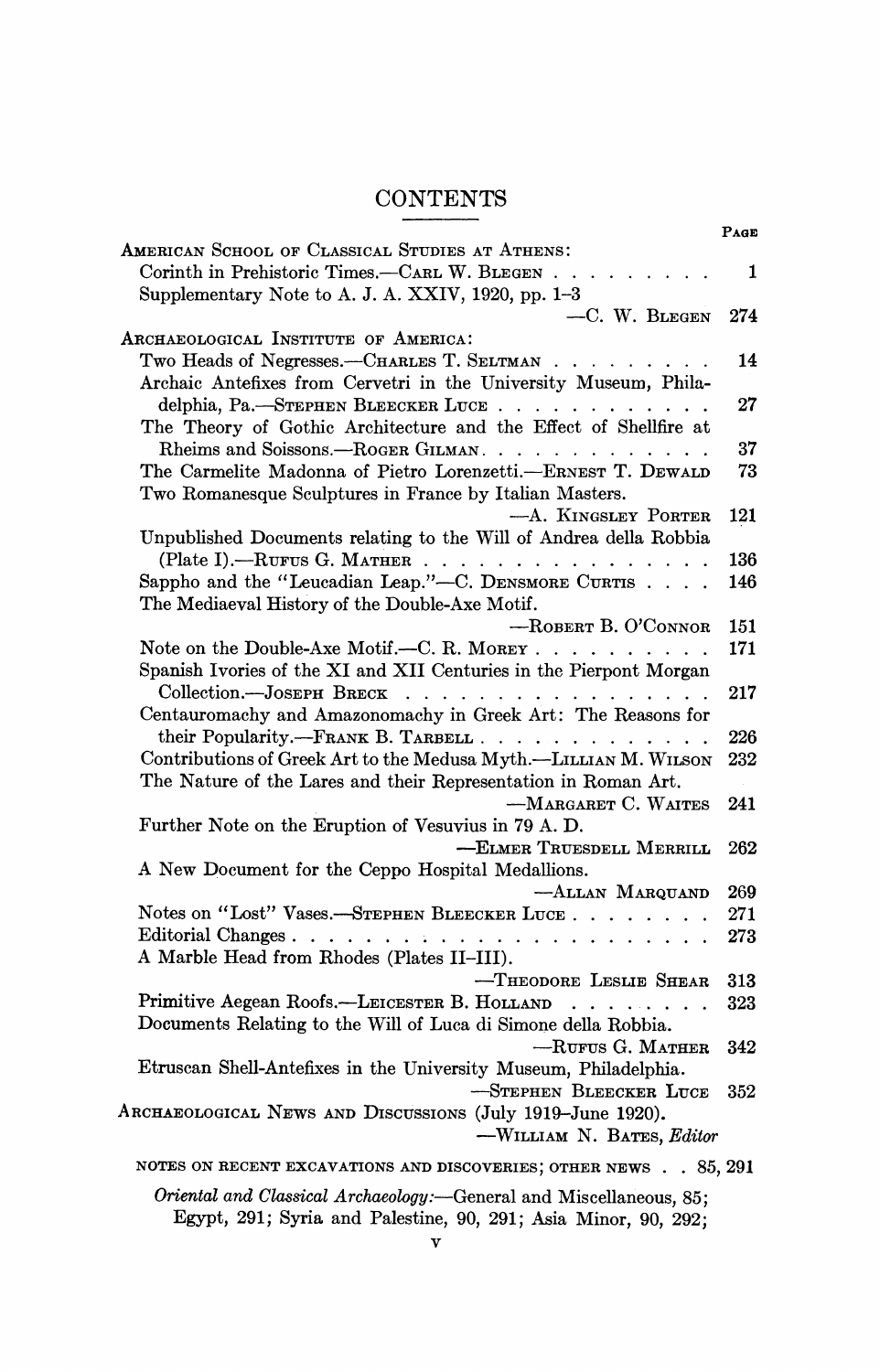**Greece, 91, 292; Italy, 97, 296; Spain, 302; France, 100, 303; Germany, 303; Great Britain and Ireland, 100, 304; Northern Africa, 101, 304; United States, 102, 305.** 

Early Christian, Byzantine, Mediaeval, and Renaissance Art:-Egypt, **104; Italy, 105, 305; Spain, 307; Portugal, 109; France, 110, 308; Switzerland, 110; Holland, 309; Germany, 111,309; Hungary, 113; Poland, 113; Sweden, 114; Great Britain, 114, 309; United States, 114, 310.** 

American Archaeology:—General and Miscellaneous, 117, 312.

**SUMMARIES OF ORIGINAL ARTICLES CHIEFLY IN CURRENT PERIODICALS 173, 371** 

- Oriental and Classical Archaeology:-General and Miscellaneous, **173, 371; Egypt, 174, 374; Babylonia, Assyria and Persia, 174, 374; Syria and Palestine, 175, 376; Asia Minor, 377; Greece, 175, 378; (Architecture, 175, 378; Sculpture, 177, 379; Vases and Painting, 180, 381; Inscriptions, 181, 382; Coins, 383; General and Miscellaneous, 182, 384); Italy, 185, 386; (Architecture, 185; Sculpture, 386; Vases, 387; Inscriptions, 387; Coins, 185, 388; General and Miscellaneous, 186, 389); France, 186, 390; Switzerland, 187; Great Britain and Ireland, 391; Northern Africa, 188, 391.**
- Early Christian, Byzantine and Mediaeval Art:-General and Mis**cellaneous, 188, 392; Italy, 193, 393; Spain, 195, 394; France, 195, 395; Belgium and Holland, 196, 395; Germany, 196, 396; Great Britain, 396.**

Renaissance Art:-General and Miscellaneous, 197; Italy, 198, 396; **Spain, 400; France, 401; Belgium and Holland, 207, 401; Germany, 209; Great Britain, 213, 402.** 

American Archaeology:—General and Miscellaneous, 213, 402.

#### **BIBLIOGRAPHY OF ARCHAEOLOGICAL BOOKS: 1919.**

| $-WILLIAM N. BATES, Editor$                                                                                               | 275 |
|---------------------------------------------------------------------------------------------------------------------------|-----|
| General and Miscellaneous                                                                                                 | 275 |
|                                                                                                                           | 276 |
|                                                                                                                           | 277 |
|                                                                                                                           | 279 |
|                                                                                                                           | 279 |
| Greek, 280 (I, General and Miscellaneous, 280; II, Sculpture,                                                             |     |
| 280; III, Vases, 280; IV, Inscriptions, 280).                                                                             |     |
| Roman, 280 (I, General and Miscellaneous, 280; II, Architec-                                                              |     |
| ture, 281; III, Sculpture, 281; IV, Inscriptions, 281).                                                                   |     |
|                                                                                                                           | 281 |
| (I, General and Miscellaneous, 281; II, Early Christian,                                                                  |     |
| Byzantine and Mediaeval, 285; III, Renaissance, 288).                                                                     |     |
| Abbreviations used in the News, Discussions, and Bibliography $\dots$ .                                                   | 118 |
| PROCEEDINGS OF THE TWENTY-FIRST GENERAL MEETING OF THE ARCHAE-<br>OLOGICAL INSTITUTE OF AMERICA, Pittsburgh, December 29, |     |
|                                                                                                                           |     |
|                                                                                                                           |     |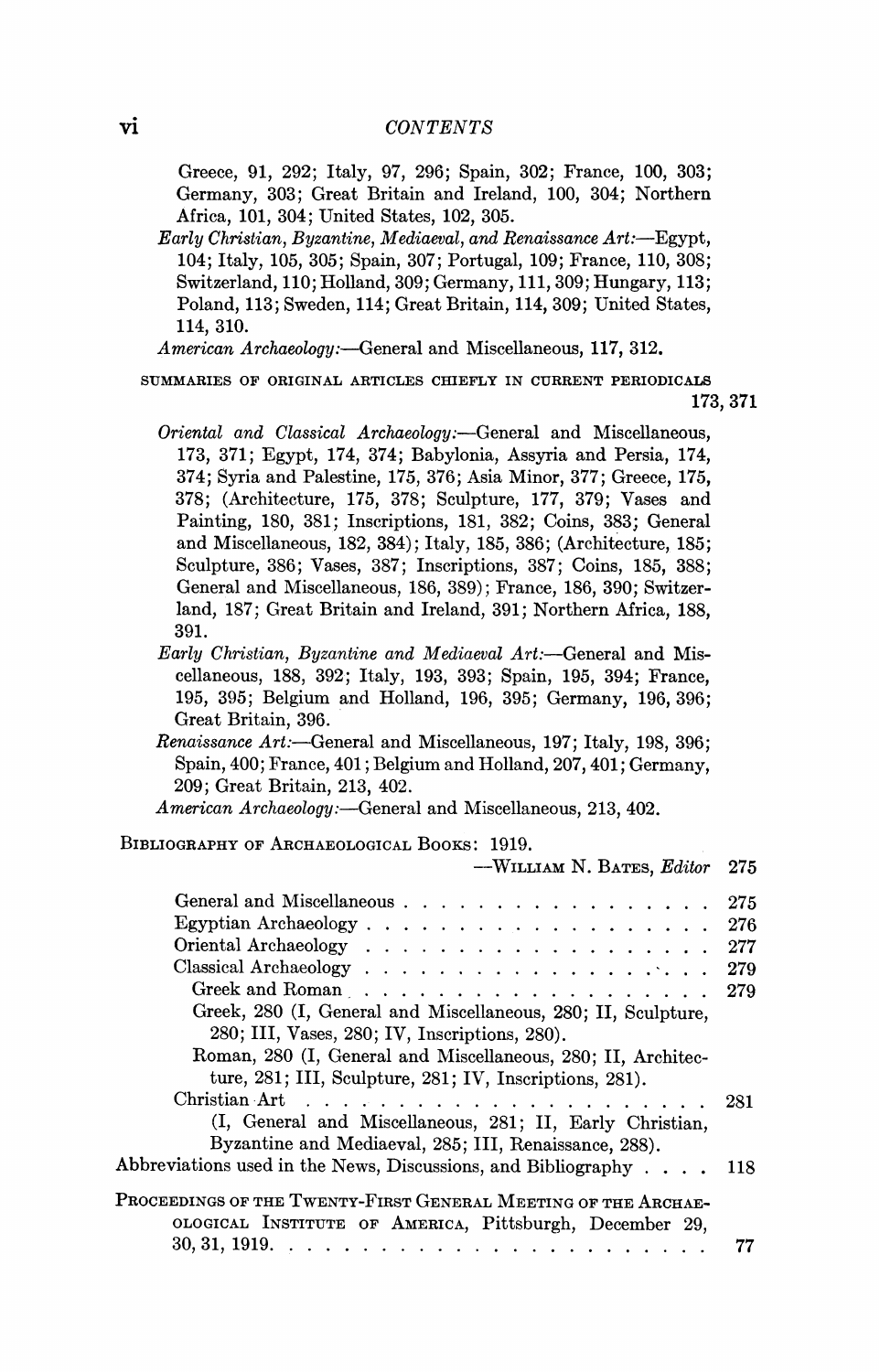### **CONTENTS vii**

| Preliminary Statement resources and resources are a series and resources are a series and resources are a seri | 77 |
|----------------------------------------------------------------------------------------------------------------|----|
| Abstracts and Titles of Papers Read:                                                                           |    |
| The Roman Marriage Custom as Described in Lucian.                                                              |    |
| -HELEN H. TANZER                                                                                               | 77 |
| Roman Cooking Utensils in the Royal Ontario Museum.                                                            |    |
| $-$ CORNELIA G. HARCUM                                                                                         | 78 |
| A Roman Terracotta Savings-Bank at the Johns Hopkins University.                                               |    |
| $-DAVID$ M. ROBINSON                                                                                           | 78 |
| Etruscan Antefixes from Cervetri and Corneto in the University                                                 |    |
| Museum, Philadelphia.—STEPHEN B. LUCE (See pp. 352-369).                                                       | 79 |
| Primitive Aegean Roofs.—LEICESTER B. HOLLAND (See pp. 323–                                                     |    |
|                                                                                                                | 79 |
| A Suggestion to Teachers of Epigraphy.--MARION E. BLAKE                                                        | 79 |
| A Lost Painting by Pietro Lorenzetti.—E. T. DEWALD (See                                                        |    |
|                                                                                                                | 80 |
| Report of the Committee on the Protection of Historic Monuments                                                |    |
| in the Near East.-HOWARD CROSBY BUTLER                                                                         | 80 |
| Recent Theories on the Origin of the Alphabet.—WILLIAM N. BATES                                                | 80 |
| Some Ancient Sites in Mesopotamia.—R. A. MACLEAN                                                               | 80 |
| America in the Evolution of Human Society.-EDGAR L. HEWETT.                                                    | 81 |
| Manuscripts, Ivories, and Goldwork in the Abbey of St. Denis                                                   |    |
| under the Patronage of Charles IV.-ALBERT M. FRIEND, JR.                                                       | 81 |
| Archaeology and Classical Philology:                                                                           |    |
| Greece.-HAROLD N. FOWLER                                                                                       | 82 |
| Mesopotamia.--MORRIS JASTROW, Jr.                                                                              | 83 |
| Italy.-GORDON J. LANG.                                                                                         | 83 |
| The Monument of Agrippa at Athens.-W. B. DINSMOOR                                                              | 83 |
| The Lion Group at Sardis.-T. LESLIE SHEAR                                                                      | 83 |
| A Reexamination of Archaic Laconian Grave Stelae.                                                              |    |
| -G. W. ELDERKIN                                                                                                | 83 |
| Two Vases from Sardis.-GEORGE H. CHASE                                                                         | 83 |
| The Subject of the Ludovisi and Boston Reliefs.                                                                |    |
| -GISELA M. A. RICHTER                                                                                          | 84 |
| The So-called Temple of Hera at Tiryns.-CARL W. BLEGEN                                                         | 84 |
| Ephyrean Ware.-CARL W. BLEGEN                                                                                  | 84 |

#### **PLATES**   $\frac{1}{2} \left( \frac{1}{2} \right) \left( \frac{1}{2} \right) \left( \frac{1}{2} \right) \left( \frac{1}{2} \right) \left( \frac{1}{2} \right) \left( \frac{1}{2} \right) \left( \frac{1}{2} \right) \left( \frac{1}{2} \right) \left( \frac{1}{2} \right) \left( \frac{1}{2} \right) \left( \frac{1}{2} \right) \left( \frac{1}{2} \right) \left( \frac{1}{2} \right) \left( \frac{1}{2} \right) \left( \frac{1}{2} \right) \left( \frac{1}{2} \right) \left( \frac$

|      |  |  |  | I. The Will of Andrea della Robbia, Page 2: Florence. |
|------|--|--|--|-------------------------------------------------------|
| -- - |  |  |  |                                                       |

**II. Head from Rhodes: Front View.** 

**III. Head from Rhodes: Profile.**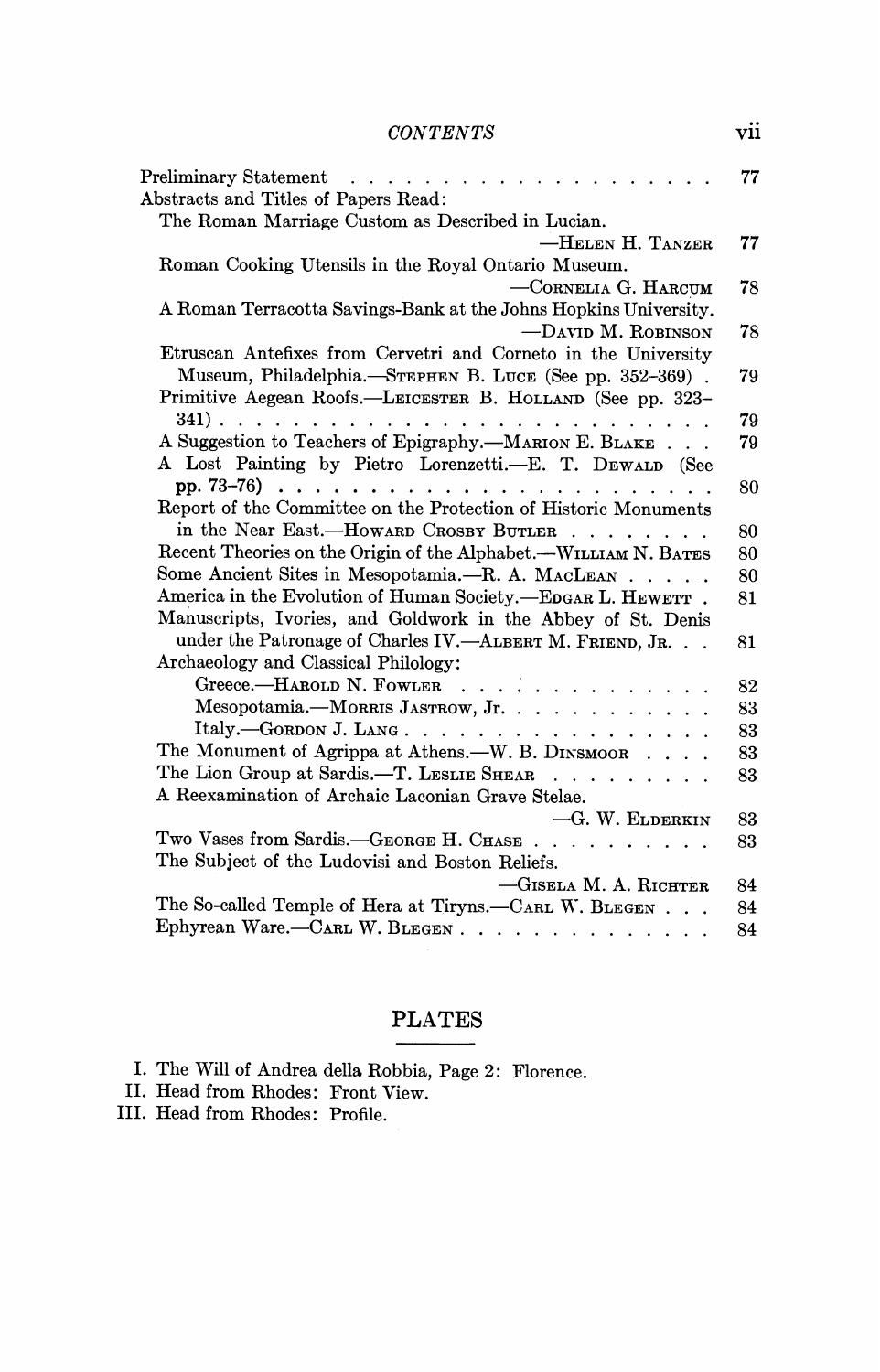## **ILLUSTRATIONS IN THE TEXT**

|                                                                                           | PAGE                    |
|-------------------------------------------------------------------------------------------|-------------------------|
|                                                                                           | 2                       |
|                                                                                           | $\overline{\mathbf{4}}$ |
|                                                                                           | $\overline{\mathbf{4}}$ |
|                                                                                           | 5                       |
|                                                                                           | 6                       |
|                                                                                           | 6                       |
| Cyclopean Wall at Perdikaria                                                              | 7                       |
|                                                                                           | 11                      |
|                                                                                           | 15                      |
|                                                                                           | 16                      |
| Head of Negress from Oenochoe.                                                            | 17                      |
| Tricephalic Agate: A, The Male Heads; B, Head of Negress (enlarged);                      |                         |
| C, Bearded Male Head and Negress                                                          | 19                      |
|                                                                                           | 20                      |
| Reliefs from Temple A at Naga (Meroë): A, Queen; B, Lion-god; C,                          |                         |
|                                                                                           | 24                      |
|                                                                                           | 29                      |
|                                                                                           | 29                      |
|                                                                                           | 30                      |
|                                                                                           | 31                      |
|                                                                                           | 32                      |
|                                                                                           | 32                      |
|                                                                                           | 33                      |
| Etruscan Antefix, $248$ A: Profile                                                        | 34                      |
| Upper Part of the Great Breach: Soissons                                                  | 49                      |
| The Nave: Soissons                                                                        | 50                      |
| North Side of the Cathedral: Soissons                                                     | 51                      |
| Nave and North Aisle: Soissons                                                            | 52                      |
| The West End, Interior: Soissons                                                          | 53                      |
| The Great Breach and Buttress: Soissons                                                   | 54                      |
| Above the Vaulting after the Destruction of the Roof: Rheims                              | 54                      |
| The Towers seen through the destroyed Nave: Soissons                                      | 55                      |
| The Back of the Towers of St. Jean des Vignes, before the Last Bom-                       |                         |
|                                                                                           | 56                      |
| St. Jean des Vignes: Soissons                                                             | 57                      |
| The Facade after the Bombardment: Rheims.                                                 | 58                      |
| The Cathedral from the South after the Destruction of the Roof:                           |                         |
|                                                                                           | 59                      |
| Shell Holes in Vaults: Rheims                                                             | 61                      |
|                                                                                           | 62                      |
|                                                                                           |                         |
| The Façade before the Bombardment: Soissons                                               | 63                      |
| Section through Pier, St. Ouen: Rouen $\ldots$ ,                                          | 66                      |
| The Church at Nettancourt $\ldots$ , $\ldots$ , $\ldots$ , $\ldots$ , $\ldots$ , $\ldots$ | 67                      |
|                                                                                           | 70                      |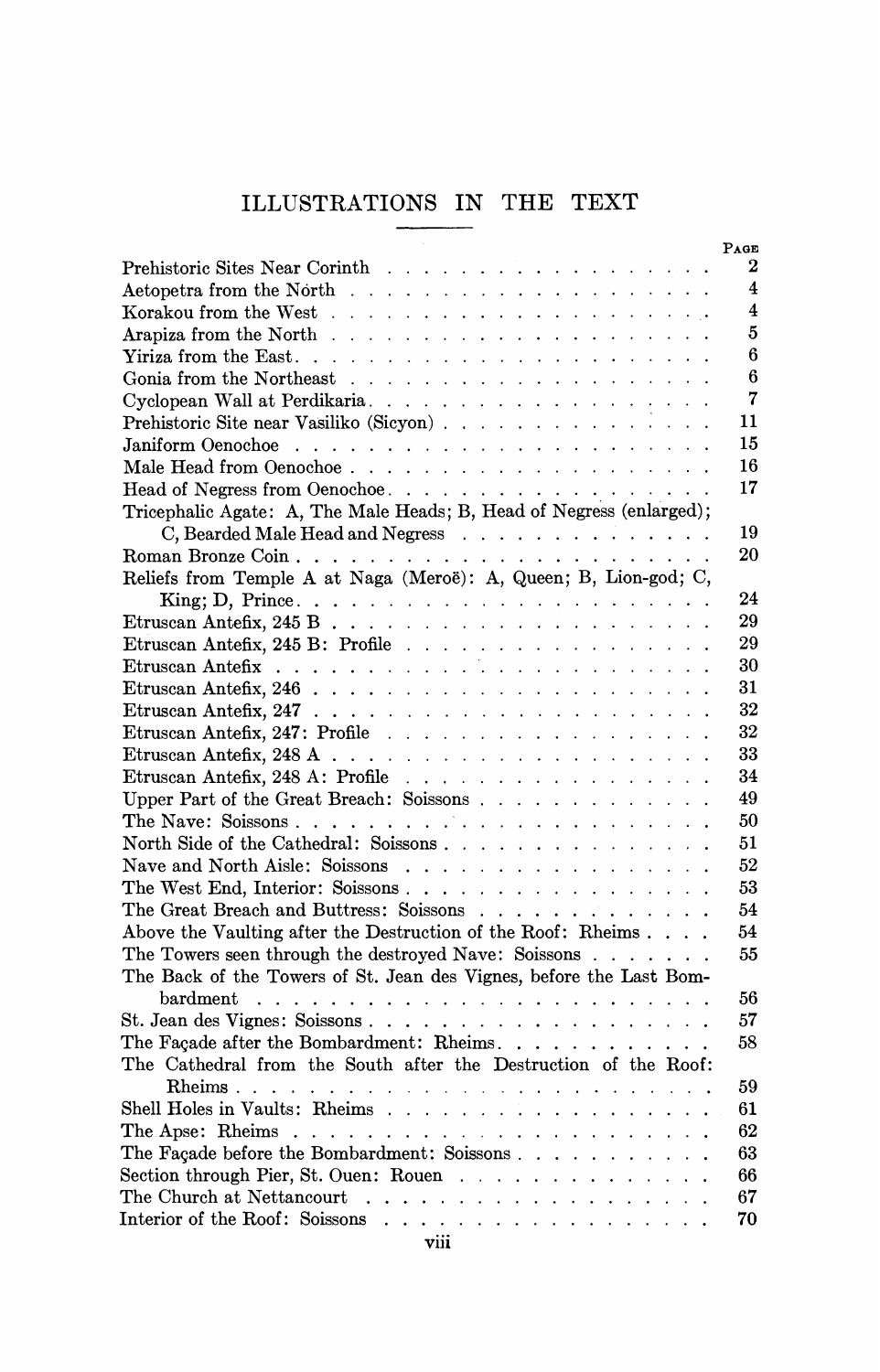## **CONTENTS ix**

| The Carmelite Madonna of Pietro Lorenzetti: Siena                                                                          | 74          |
|----------------------------------------------------------------------------------------------------------------------------|-------------|
|                                                                                                                            | 101         |
|                                                                                                                            | 103         |
|                                                                                                                            | $\cdot$ 104 |
| Scenes from the Life of St. John the Baptist by Henri Met de Bles:                                                         |             |
| Messina<br>and a series of the contract of the contract of the contract of the contract of the contract of the contract of | 106         |
| Madonna and Saints by Agabiti: Cingoli                                                                                     | 109         |
| Master of the Sant' Orso Cloisters: Portal at Bourg-Argental                                                               | 122         |
| Master of the Sant' Orso Cloisters: Tympanum of the Portal, Bourg-                                                         |             |
|                                                                                                                            | 124         |
| Master of the Sant' Orso Cloisters: Capital of the Cloister of Sant' Orso,                                                 |             |
|                                                                                                                            | 124         |
| Pulpit at Isola San Giulio, Lago d'Orta                                                                                    | 126         |
| Sculpture on Jamb, Ferrara: Nicold                                                                                         | 127         |
| Jamb of the Cathedral, Verona: Nicold                                                                                      | 128         |
| Lintel of the Cathedral, Piacenza: Nicolò                                                                                  | 128         |
| Lintel of the Cathedral, Ferrara: Nicolò                                                                                   | 129         |
| Master of the Sant' Orso Cloisters: Capital of the Cloister of Sant'                                                       |             |
| Orso, Aosta $\ldots \ldots \ldots \ldots \ldots \ldots \ldots \ldots \ldots$                                               | 129         |
| Follower of the Master of the Sant' Orso Cloisters: Sculptures of the                                                      |             |
| Hotel Dieu: Museum, Le Puy                                                                                                 | 130         |
| Holy-Water Basin, Chamalières: Nicolò                                                                                      | 131         |
|                                                                                                                            | 132         |
|                                                                                                                            |             |
| Sculptures of La Daurade: Museum, Toulouse                                                                                 | 133         |
| Stucco Relief in the "Underground Basilica": Rome                                                                          | 134         |
| The Double-Axe Ornament in Mosaics and Illuminations                                                                       | 148         |
|                                                                                                                            | 152         |
| Illumination from the Gospels of Anno of Freising                                                                          | 153         |
|                                                                                                                            | 157         |
| Miniature from the Heidelberg Sacramentary                                                                                 | 158         |
| Illumination from the Passau Gospels: Munich                                                                               | 159         |
| Illumination in a Manuscript of the XII Century: Trèves                                                                    | 160         |
| Relief of Noah by Nicold: Cathedral, Modena                                                                                | 162         |
|                                                                                                                            | 163         |
| Map Showing the Distribution of the Double-Axe Motif                                                                       | 164         |
| Column from the Cathedral Cloisters: Aix                                                                                   | 165         |
| Column of the North Portal: Bourges                                                                                        | 167         |
| North Portal of Church: Ardentes                                                                                           | 168         |
| Restoration of the East Pediment of the Old Temple of Apollo at Delphi                                                     | $-177$      |
| Christ Enthroned: St. Sernin, Toulouse                                                                                     | 190         |
| Saint Mark from a Carolingian Manuscript                                                                                   | 191         |
| Illumination in the Codex Egberti                                                                                          | 191         |
| Group from the Cathedral: Modena                                                                                           | 192         |
| Church of Sant' Angelo: Raparo                                                                                             | 194         |
| Triumph of Fame: New York Historical Society                                                                               | 199         |
| Portrait of a Man: Castagno                                                                                                | 204         |
| Madonna of the Candalabra: Collection del Drago, New York                                                                  | 205         |
| Spanish Ivory, Eleventh Century: Metropolitan Museum                                                                       | 218         |
| Spanish Ivory Book Cover, Eleventh Century: Metropolitan Museum                                                            | 222         |